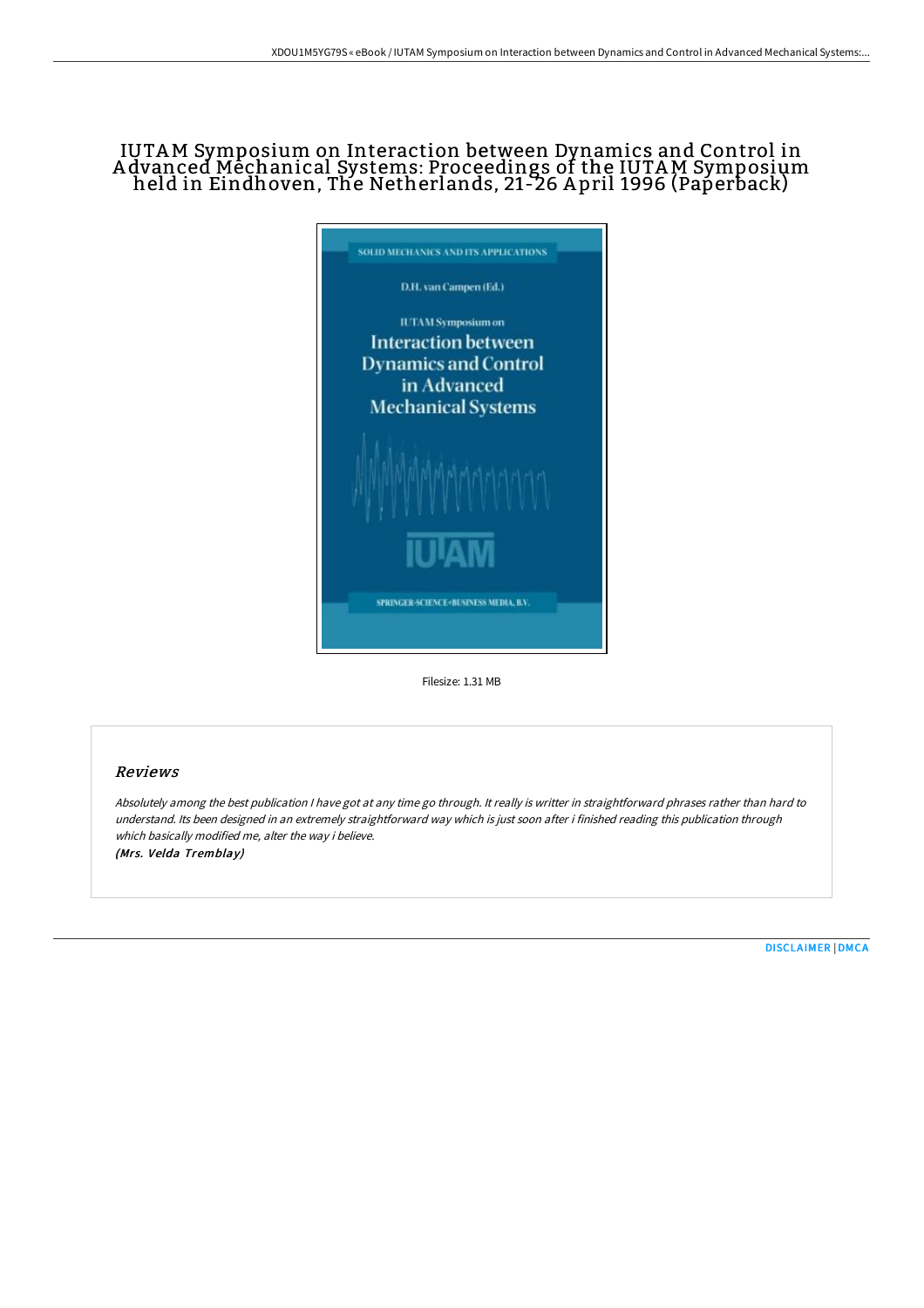## IUTAM SYMPOSIUM ON INTERACTION BETWEEN DYNAMICS AND CONTROL IN ADVANCED MECHANICAL SYSTEMS: PROCEEDINGS OF THE IUTAM SYMPOSIUM HELD IN EINDHOVEN, THE NETHERLANDS, 21-26 APRIL 1996 (PAPERBACK)



To get IUTAM Symposium on Interaction between Dynamics and Control in Advanced Mechanical Systems: Proceedings of the IUTAM Symposium held in Eindhoven, The Netherlands, 21-26 April 1996 (Paperback) eBook, please refer to the hyperlink below and download the document or have accessibility to other information which might be related to IUTAM SYMPOSIUM ON INTERACTION BETWEEN DYNAMICS AND CONTROL IN ADVANCED MECHANICAL SYSTEMS: PROCEEDINGS OF THE IUTAM SYMPOSIUM HELD IN EINDHOVEN, THE NETHERLANDS, 21-26 APRIL 1996 (PAPERBACK) book.

Springer, Netherlands, 2012. Paperback. Condition: New. Language: English . Brand New Book \*\*\*\*\* Print on Demand \*\*\*\*\*.During the last decades, applications of dynamical analysis in advanced, often nonlinear, engineering systems have been evolved in a revolutionary way. In this context one can think of applications in aerospace engineering like satellites, in naval engineering like ship motion, in mechanical engineering like rotating machinery, vehicle systems, robots and biomechanics, and in civil engineering like earthquake dynamics and offshore technology. One could continue with this list for a long time. The application of advanced dynamics in the above fields has been possible due to the use of sophisticated computational techniques employing powerful concepts of nonlinear dynamics. These concepts have been and are being developed in mathematics, mechanics and physics. It should be remarked that careful experimental studies are vitally needed to establish the real existence and observability of the predicted dynamical phenomena. The interaction between nonlinear dynamics and nonlinear control in advanced engineering systems is becoming of increasing importance because of several reasons. Firstly, control strategies in nonlinear systems are used to obtain desired dynamic behaviour and improved reliability during operation, Applications include power plant rotating machinery, vehicle systems, robotics, etc. Terms like motion control, optimal control and adaptive control are used in this field of interest. Since mechanical and electronic components are often necessary to realize the desired action in practice, the engineers use the term mechatronics to indicate this field. If the desired dynamic behaviour is achieved by changing design variables (mostly called system parameters), one can think of fields like control of chaos. Softcover reprint of the original 1st ed. 1997.

e Read IUTAM Symposium on Interaction between Dynamics and Control in Advanced Mechanical Systems: Proceedings of the IUTAM Symposium held in Eindhoven, The [Netherlands,](http://techno-pub.tech/iutam-symposium-on-interaction-between-dynamics-.html) 21-26 April 1996 (Paperback) Online PDF Download PDF IUTAM Symposium on Interaction between Dynamics and Control in Advanced Mechanical Systems: Proceedings of the IUTAM Symposium held in Eindhoven, The [Netherlands,](http://techno-pub.tech/iutam-symposium-on-interaction-between-dynamics-.html) 21-26 April 1996 (Paperback)